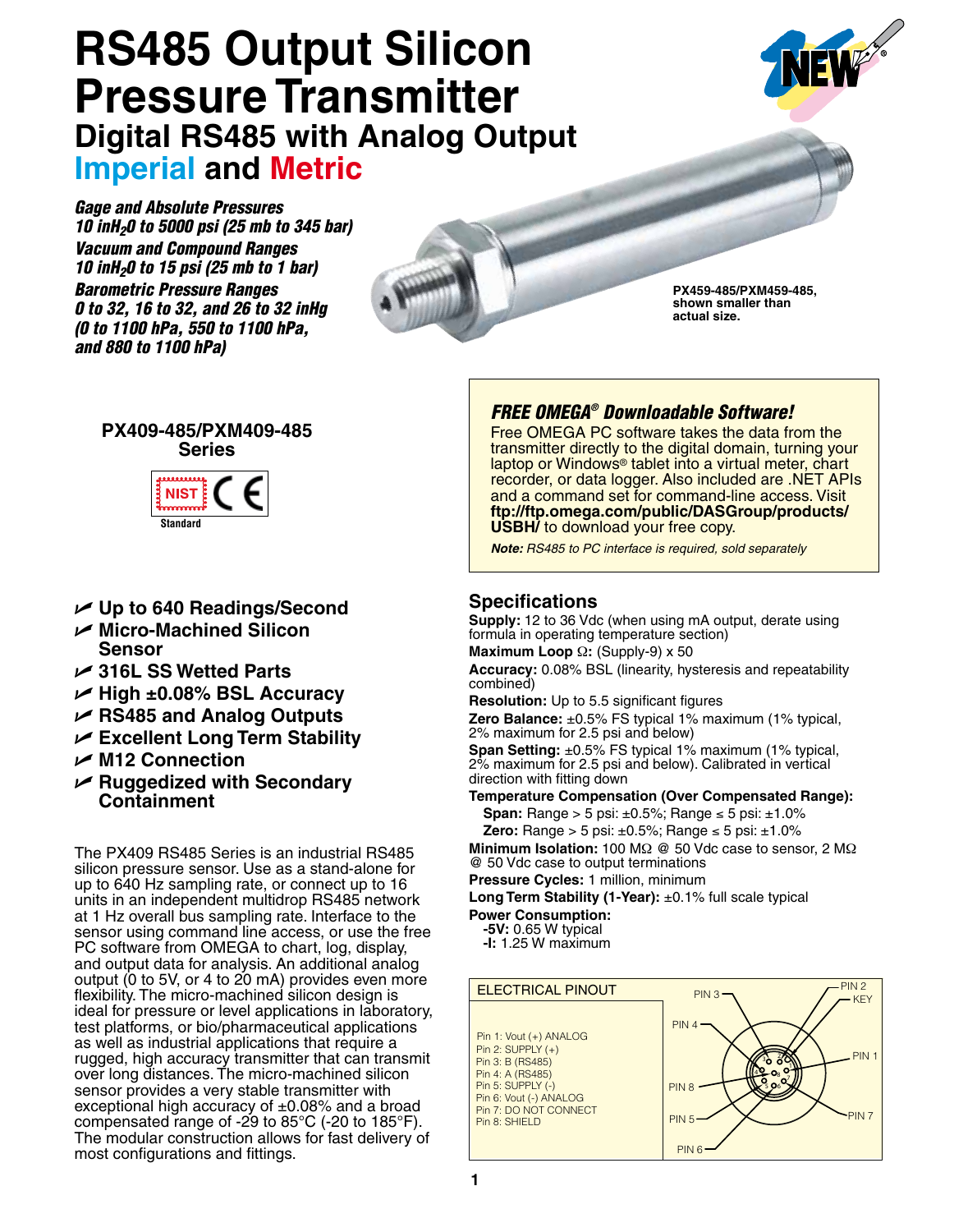

**Secondary Containment Gage/Vacuum/Compound Pressure: 10 inH2O to 5 psi:** to 1000 psi **15 to 1000 psi:** to 3000 psi **1500 to 5000 psi:** to 10,000 psi **Absolute/Barometric Pressure: 5 to 1000 psia:** to 6000 psia **1500 to 5000 psia:** to 10,000 psia **Overpressure Gage/Vacuum/Compound Pressure: 10 inH2O:** 10 times span **1 psi:** 6 times span **2.5 psi to 1000 psi:** 4 times span **1500 psi to 5000 psi:** 7250 psi maximum **Absolute/Barometric Pressure: 5 psia:** 6 times span **15 psia to 1000 psia:** 4 times span **1500 to 5000 psia:** 7250 psia maximum **Secondary Containment Gage/Vacuum/Compound Pressure: 25 to 350 mb:** to 70 bar **1 to 70 bar:** to 200 bar **100 to 350 bar:** to 700 bar **Absolute/Barometric Pressure: 350 mb to 70 bar:** to 400 bar **100 to 350 bar:** to 700 bar **Overpressure Gage/Vacuum/Compound Pressure: 25 mb:** 10 times span **70 mb:** 6 times span **170 mb to 100 bar:** 4 times span **175 to 350 bar:** 500 bar maximum **Absolute/Barometric Pressure: 350 mb to 100 bar Absolute:** 4 times span

**175 to 350 bar Absolute:** 500 bar maximum

**Wetted Parts:** 316L stainless steel

**Weight:** 200 g (7 oz)

**Operating Temperature Range:** -40 to 85°C (-40 to 185°F); when using mA output; maximum ambient temperature  $= 106 + (0.038)$  R-(2.1)V where R = Loop  $\Omega$  and V = Vsupply





#### **Compensated Temperature**

**Imperial:**

 **Ranges >5 psi:** -29 to 85°C (-20 to 185°F) **Ranges** ≤**5 psi:** -17 to 85°C (0 to 185°F)

**Metric: Ranges > 350 mb:** -29 to 85°C (-20 to 185°F) **Ranges** ≤ **350 mb:** -17 to 85°C (0 to 185°F)

#### **Pressure Port:**

**Imperial:** ¼–18 NPT male **Metric:** G-¼ male

#### **A to D Conversion:** 24-bit

**Output:** RS485 digital with discrete analog

(choose 0 to 5 Vdc or 4 to 20 mA)

**DAC Conversion:** 320 Hz at 16 bit

#### **Bandwidth:**

**Multidrop Mode:** Overall Bus rate: DC to 1 update per second typical

**Standalone Mode:** DC to 640 updates per second **Electrical Termination:** 8-pin M12 type A male with shield pin connection (IEC61076-2-101); female M12 connector M12.8-S-F-FM with screw terminals sold separately

**CE Compliant:** Meets industrial EN61326

**Emissions, Burst and Surge Susceptibility (10 V/m):** ±0.25% max, all outputs, Tested using 6.1 m (20') shielded 6 conductor cable **ESD Protection:** Tested to 4 kV to case and shielded wire **Digital Outputs:** Protection device rated to ±13 kV **Analog Output:** Protection device rated to: **Contact:** ±8 kV min, ±30 kV max **Air:** ±15 kV min, ±30 kV max

**For Stated EMC Performance:** Use recommended cable, tie drain wire to shield connection on PX409-485 side, and to earth ground on supply side. Ground PX409-485 case **Environmental Protection:** IP65

### **RS485 (Non-Isolated):**

**Protocol:** OMEGA command structure (provided) **Unit Load:** 1/8

**Standalone and Addressed Multidrop Modes Recommended Cable:** Belden 9843 or equivalent **Maximum Number of Units on One RS485 Bus:** 16 units (multidrop mode), 1 unit (standalone mode) **Software-enabled 120**Ω **termination resistor**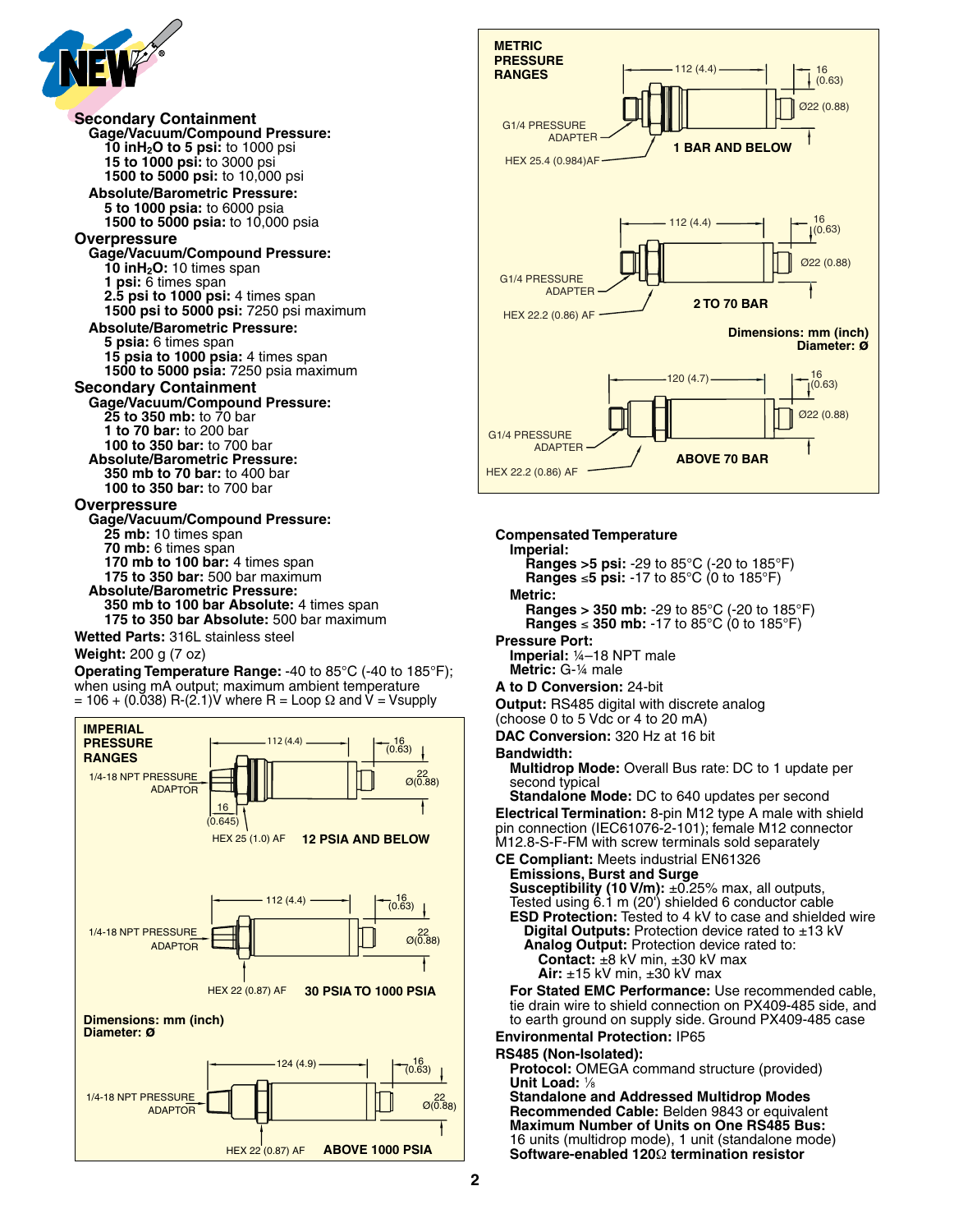

#### **Imperial Models with RS485 and 0 to 5 Vdc or 4 to 20 mA Analog Output**

### To Order

| <b>Pressure Range</b>                        |                                               | <b>Model No. (with Electrical Output Style)</b> |                          |                           |                          |  |  |
|----------------------------------------------|-----------------------------------------------|-------------------------------------------------|--------------------------|---------------------------|--------------------------|--|--|
|                                              |                                               | Gage Model No.                                  |                          | <b>Absolute Model No.</b> |                          |  |  |
| psi                                          | bar                                           | RS485 with<br>0 to 5 Vdc                        | RS485 with<br>4 to 20 mA | RS485 with<br>0 to 5 Vdc  | RS485 with<br>4 to 20 mA |  |  |
| <b>Gage and Absolute Pressure</b>            |                                               |                                                 |                          |                           |                          |  |  |
| 0 to 10 $inH2O$                              | 0 to 25 mbar                                  | PX459-10WG485-5V                                | PX459-10WG485-I          |                           |                          |  |  |
| $0$ to 1                                     | 0 to 69 mbar                                  | PX459-001G485-5V                                | PX459-001G485-I          |                           |                          |  |  |
| 0 to 2.5                                     | 0 to 172 mbar                                 | PX459-2.5G485-5V                                | PX459-2.5G485-I          |                           |                          |  |  |
| $0$ to $5$                                   | 0 to 345 mbar                                 | PX459-005G485-5V                                | PX459-005G485-I          | PX459-005A485-5V          | PX459-005A485-I          |  |  |
| 0 to 15                                      | $0$ to 1.0                                    | PX459-015G485-5V                                | PX459-015G485-I          | PX459-015A485-5V          | PX459-015A485-I          |  |  |
| 0 to 30                                      | 0 to 2.1                                      | PX459-030G485-5V                                | PX459-030G485-I          | PX459-030A485-5V          | PX459-030A485-I          |  |  |
| 0 to 50                                      | 0 to 3.4                                      | PX459-050G485-5V                                | PX459-050G485-I          | PX459-050A485-5V          | PX459-050A485-I          |  |  |
| 0 to 100                                     | 0 to 6.9                                      | PX459-100G485-5V                                | PX459-100G485-I          | PX459-100A485-5V          | PX459-100A485-I          |  |  |
| 0 to 150                                     | 0 to 10.3                                     | PX459-150G485-5V                                | PX459-150G485-I          | PX459-150A485-5V          | PX459-150A485-I          |  |  |
| 0 to 250                                     | 0 to 17.2                                     | PX459-250G485-5V                                | PX459-250G485-I          | PX459-250A485-5V          | PX459-250A485-I          |  |  |
| 0 to 500                                     | 0 to 34.5                                     | PX459-500G485-5V                                | PX459-500G485-I          | PX459-500A485-5V          | PX459-500A485-I          |  |  |
| 0 to 750                                     | 0 to 51.7                                     | PX459-750G485-5V                                | PX459-750G485-I          | PX459-750A485-5V          | PX459-750A485-I          |  |  |
| 0 to 1000                                    | 0 to 68.9                                     | PX459-1.0KG485-5V                               | PX459-1.0KG485-I         | PX459-1.0KA485-5V         | PX459-1.0KA485-I         |  |  |
| 0 to 1500                                    | 0 to 103                                      | PX459-1.5KG485-5V                               | PX459-1.5KG485-I         | PX459-1.5KA485-5V         | PX459-1.5KA485-I         |  |  |
| 0 to 2500                                    | 0 to 172                                      | PX459-2.5KG485-5V                               | PX459-2.5KG485-I         | PX459-2.5KA485-5V         | PX459-2.5KA485-I         |  |  |
| 0 to 3500                                    | 0 to 241                                      | PX459-3.5KG485-5V                               | PX459-3.5KG485-I         | PX459-3.5KA485-5V         | PX459-3.5KA485-I         |  |  |
| 0 to 5000                                    | 0 to 345                                      | PX459-5.0KG485-5V                               | PX459-5.0KG485-I         | PX459-5.0KA485-5V         | PX459-5.0KA485-I         |  |  |
|                                              | <b>Vacuum Ranges (Negative Gage Pressure)</b> |                                                 |                          |                           |                          |  |  |
| 0 to -10 in $H_2O$                           | 0 to $-25$ mbar                               | PX459-10WV485-5V                                | PX459-10WV485-I          | $\blacksquare$            | $\blacksquare$           |  |  |
| $0$ to $-1$                                  | 0 to -69 mbar                                 | PX459-001V485-5V                                | PX459-001V485-I          |                           |                          |  |  |
| 0 to $-2.5$                                  | 0 to -172 mbar                                | PX459-2.5V485-5V                                | PX459-2.5V485-I          | $\blacksquare$            |                          |  |  |
| $0$ to $-5$                                  | 0 to -345 mbar                                | PX459-005V485-5V                                | PX459-005V485-I          | ۰                         | $\blacksquare$           |  |  |
| $0$ to $-15$                                 | $0$ to $-1$                                   | PX459-015V485-5V                                | PX459-015V485-I          |                           |                          |  |  |
| <b>Compound Gage Ranges</b>                  |                                               |                                                 |                          |                           |                          |  |  |
| $± 10$ inH <sub>2</sub> O                    | $± 25$ mbar                                   | PX459-10WCG485-5V                               | PX459-10WCG485-I         | $\blacksquare$            | $\blacksquare$           |  |  |
| $\pm$ 1                                      | $± 69$ mbar                                   | PX459-001CG485-5V                               | PX459-001CG485-I         | ۰                         |                          |  |  |
| $\pm$ 2.5                                    | ± 172 mbar                                    | PX459-2.5CG485-5V                               | PX459-2.5CG485-I         |                           |                          |  |  |
| ± 5                                          | $± 345$ mbar                                  | PX459-005CG485-5V                               | PX459-005CG485-I         | ۰                         |                          |  |  |
| ± 15                                         | ±1                                            | PX459-015CG485-5V                               | PX459-015CG485-I         |                           |                          |  |  |
| <b>Barometric Ranges (Absolute Pressure)</b> |                                               |                                                 |                          |                           |                          |  |  |
| 0 to 32 in Hg                                | 0 to 1100 hPa                                 |                                                 | -                        | PX459-32B485-5V           | PX459-32B485-I           |  |  |
| 16 to 32 in Hg                               | 550 to 1100 hPa                               |                                                 |                          | PX459-16B485-5V           | PX459-16B485-I           |  |  |
| 26 to 32 inHg                                | 880 to 1100 hPa                               |                                                 |                          | PX459-26B485-5V           | PX459-26B485-I           |  |  |

*Comes complete with 5-point NIST-traceable calibration and free downloadable software.*

*Ordering Examples: PX459-100G485-5V, 100 psi gage transducer with RS485 and 0 to 5 Vdc outputs, M12 electrical connection, and 1 ⁄4–18 NPT male pressure port.*

*Mating connector M12.8-S-F-FM (sold separately).*

*PX459-5.0KA485-I, 5000 psi absolute pressure transducer with RS485 and 4 to 20 mA outputs, M12 electrical connection, and 1 ⁄4–18 NPT male pressure port.*